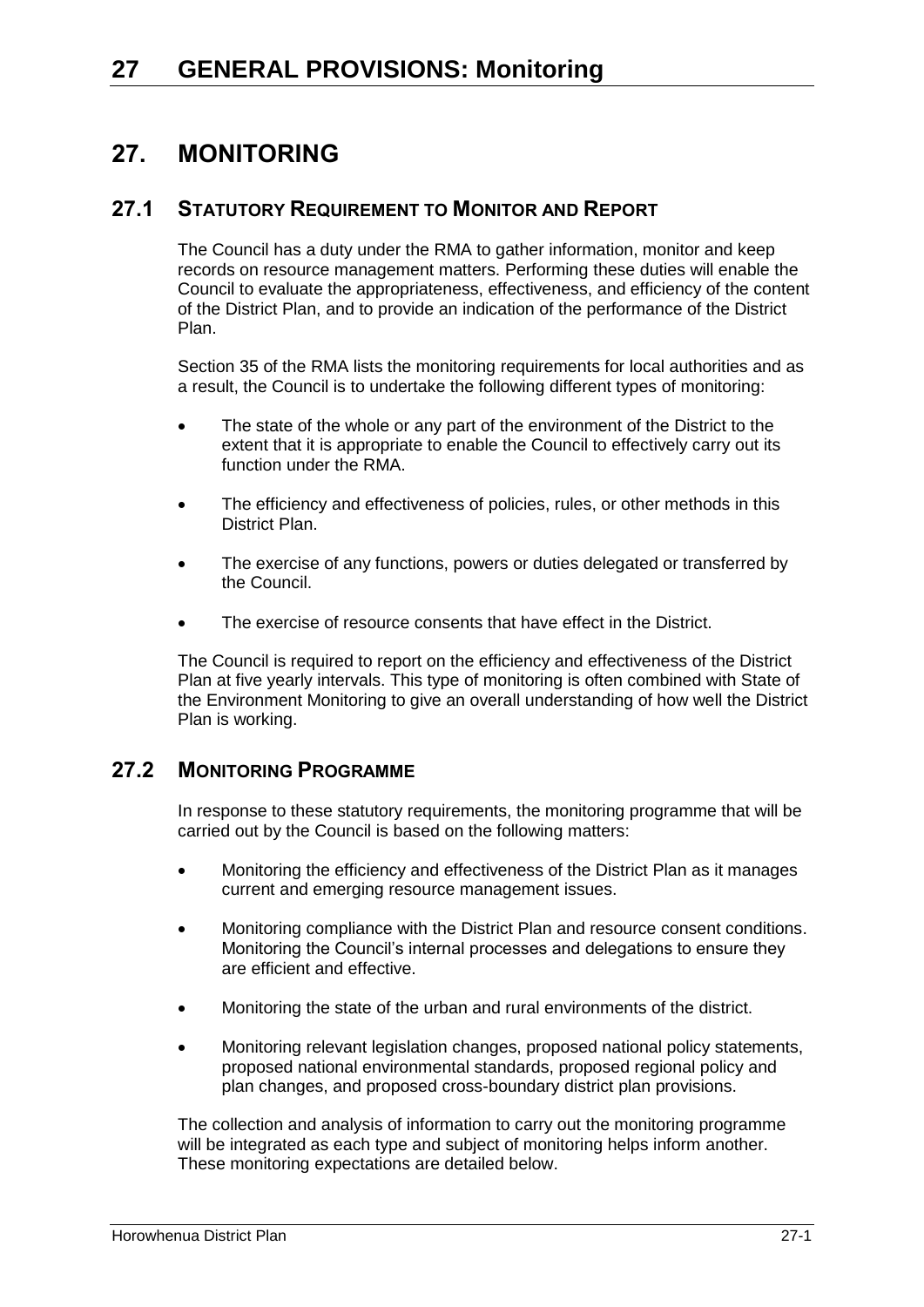# **27 GENERAL PROVISIONS: Monitoring**

### **27.2.1 Plan Efficiency and Effectiveness Monitoring**

Plan efficiency and effectiveness monitoring is a key step in the overall planning process. This type of monitoring reviews whether the objectives, policies, methods and rules are resulting in the environmental outcomes sought. The collective results of monitoring are important and contribute to an understanding of the District Plan and what improvements need to be initiated through Council lead plan changes or reviews.

Section 79 of the RMA requires the Council to have commenced a review of a provision in the District Plan, if the provision has not been a subject of a proposed plan, a review, or a change by the Council during the previous 10 years. The Council is required to report on plan efficiency and effectiveness monitoring every five years.

The plan efficiency and effectiveness monitoring programme will be determined on an annual basis, according to the results of Compliance Monitoring, State of the Environment Monitoring, legislation and policy monitoring, and a review of the emerging issues. Aside from the outputs of the other types of monitoring there are key actions required for the Plan Efficiency and Effectiveness Monitoring, and these will involve:

- (i) The progressive review of the Anticipated Environmental Results against the results recorded in the state of the environment monitoring;
- (ii) Review a range of land use and subdivision consent decisions (notified and non-notified) determined by the Council, Boards of Inquiry and the Environment Court, to understand how effective the provisions were to reach a determination.
- (iii) Workshops with consent and compliance staff and other regular District Plan users outside of the Council (e.g. surveyors and architects) to understand key administration issues.
- (iv) Review of national and regional level policy documents to understand the implications for the District Plan and potential changes necessary to ensure statutory documents are given effect too.
- (v) Review the consent applications where there was significant public opinion expressed through submissions and the matters raised by individuals and organisations.

#### **27.2.2 Compliance Monitoring**

This section relates to the degree to which new land use, development, or subdivision complies with the District Plan and/or resource consent conditions.

This type of monitoring enables feedback on how well the permitted activity standards are to administer. Monitoring the impact of permitted activities on the environment provides a snapshot of the appropriateness of the permitted thresholds. This information and analysis is important for both efficiency and effectiveness and state of the environment reporting and informs decision making on future Council plan changes.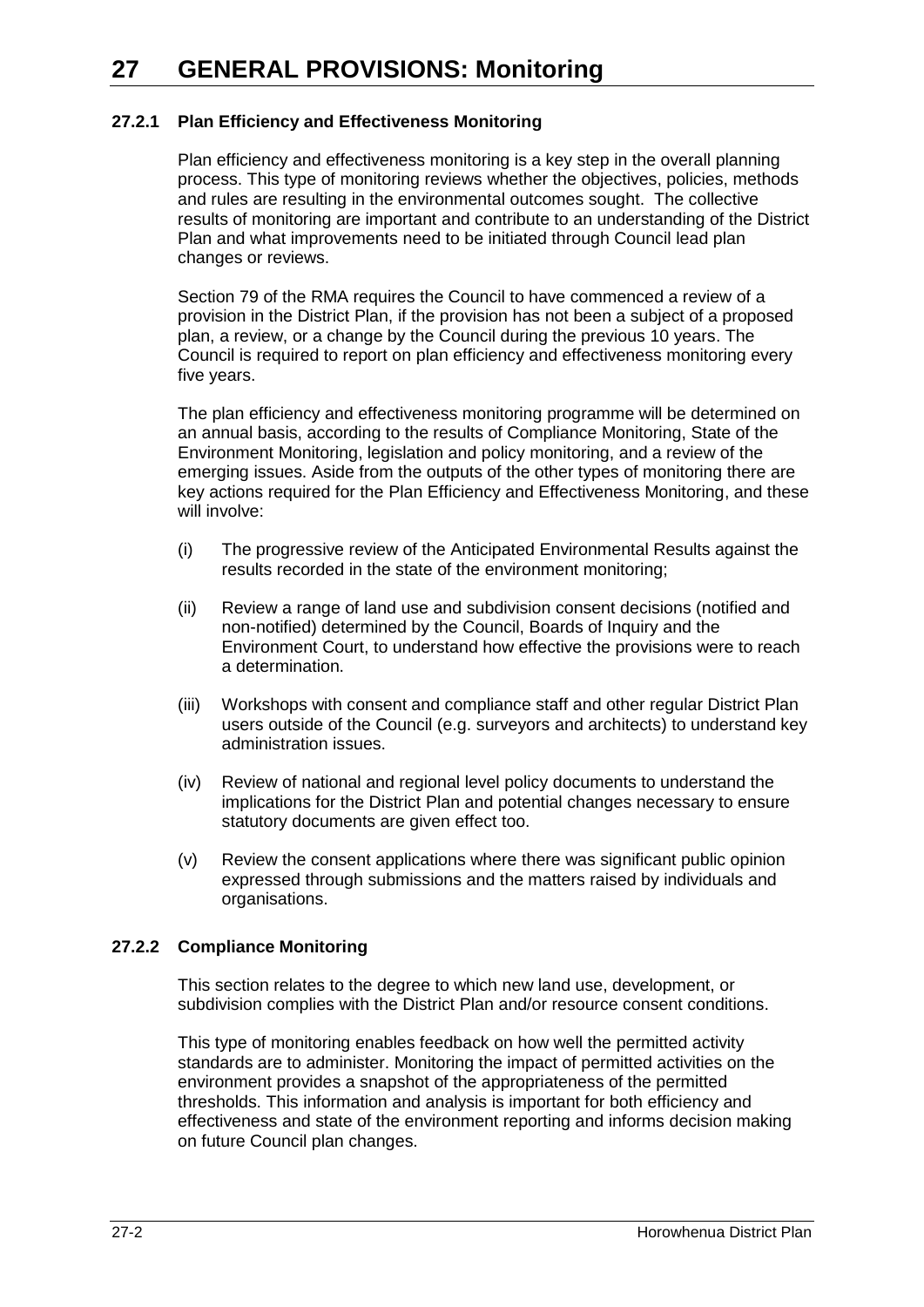# **27 GENERAL PROVISIONS: Monitoring**

Monitoring consent conditions is intended to determine whether the conditions issued on resource consents have been set at an appropriate level. Are the conditions necessary and reasonable to achieve the outcomes sought, are they enforceable, do they enable relevant information to be collected from the consent holder.

The Compliance Monitoring programme will be undertaken throughout the year and will be based on random checking of compliance, regular follow up action on resource consents, as well through responding to public complaints and enquiries.

Compliance Monitoring will involve:

- (i) Monitoring the compliance with relevant permitted activity standards for a range of permitted buildings and activities.
- (ii) Monitoring the compliance of conditions of resource consent.
- (iii) Monitoring the performance of District Plan administration against statutory timeframes.
- (iv) Monitoring overall compliance with the Plan with respect to activities where:
	- complaints are received and keeping a record of the number and frequency of complaint and type of activity or building generating the complaints; and
	- any unauthorised activities reported; and
	- any abatement and infringement notices issued and the type of followup procedures undertaken; and
	- the findings of routine observations and inspections by staff; and
	- records kept in response to conditions that require self-monitoring by a consent holder and where Council approval is required to satisfy conditions.

#### **27.2.3 State of the Environment Monitoring**

The first State of the Environment Report for the Horowhenua District was prepared and published in 2001. The state of the environment (SoE) monitoring that provided the information and analysis for the 2001 report was based on the Pressure-State-Response framework, as adopted by the Ministry for the Environment. The reporting was linked to the Council's first District Plan under the RMA and based on the following nine key topics:

- **Water**
- Natural Features
- Rural Environment
- Urban Environment
- Coastal Environment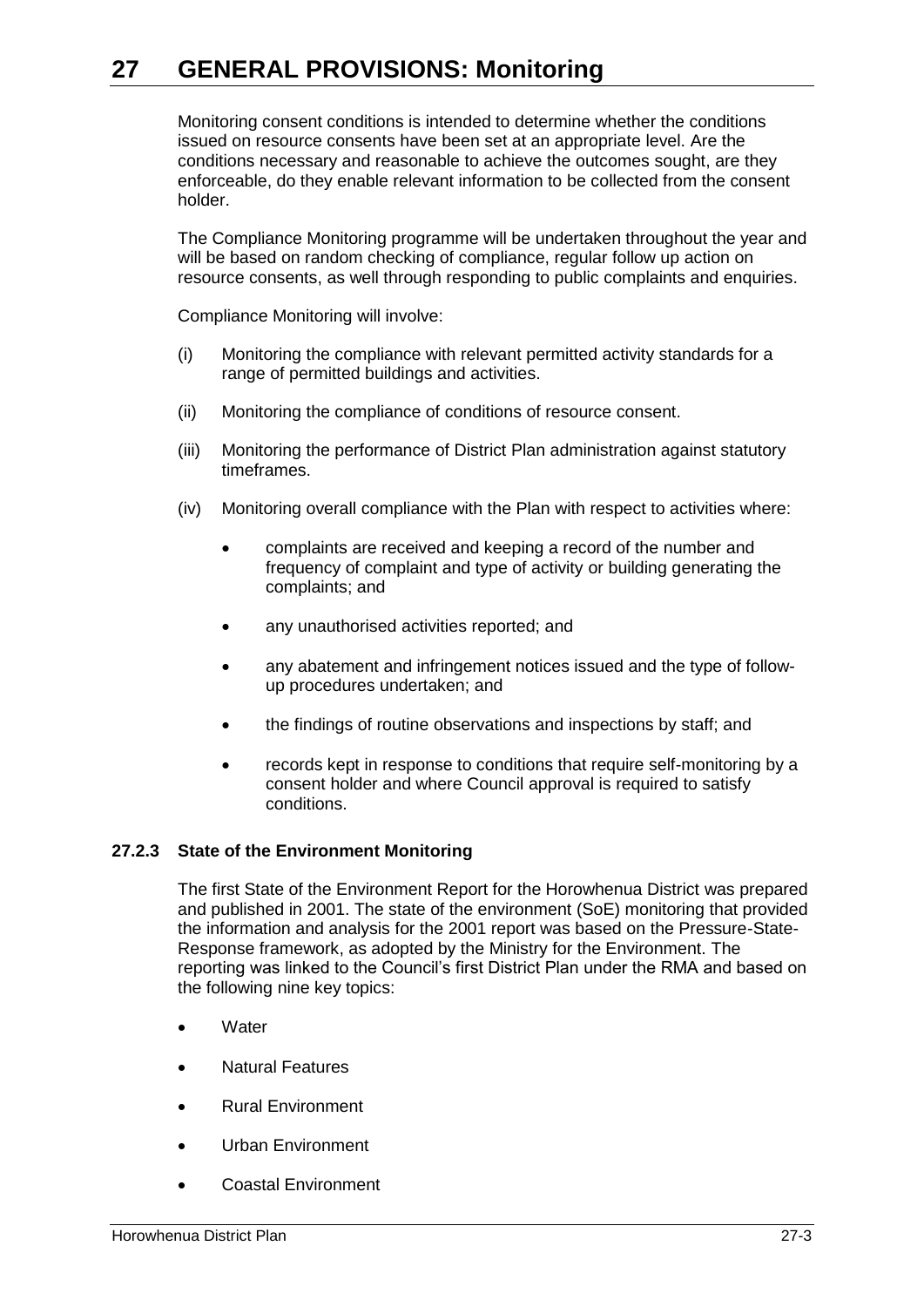- Cultural and Heritage Values
- Open Space
- Natural Hazards
- **Transport**

Each topic has a series of monitoring indicators and the 2001 report provides a synopsis on each.

In 2006 the Council produced a targeted SoE Report on subdivision and development. A key aim of this report was to focus on the urban rural and coastal environments and to document the change since 2001 as a result of subdivision and development. This SoE report generated additional monitoring indicators relating specifically to subdivision and associated development in rural and urban environments.

The 2001 and 2006 topics are still relevant for future SoE monitoring and reporting. In addition SoE monitoring on the topics listed below are also important:

- **Energy Provision and Transmission**
- Utilities Provision and Coverage
- Reverse Sensitivity (the management of the interface of different zones, and the proximity between industry, infrastructure and sensitivity activities).

SoE monitoring requires an ongoing collection of information so that trends can be established and analysed and should refer to the indicators established in the 2001 and 2006 SoE reports to guide information and data collection.

Future SoE reports will provide the snapshot in time and give an account of the environment as it is against the 2001 and 2006 baseline.

Recording and compiling the following information would assist in future SoE Monitoring:

- Recording land use and subdivision consent information (date, the noncompliance(s), activity status, notification, decision).
- Analyse the urban and rural development trends on an annual basis using information from Building Consent applications.
- Maintaining the Council's Geographic Information System with up-to-date information.
- Aerial photography at regular intervals to visually and accurately record change over time.
- Maintain a complaints register that follows the investigation process and resolution.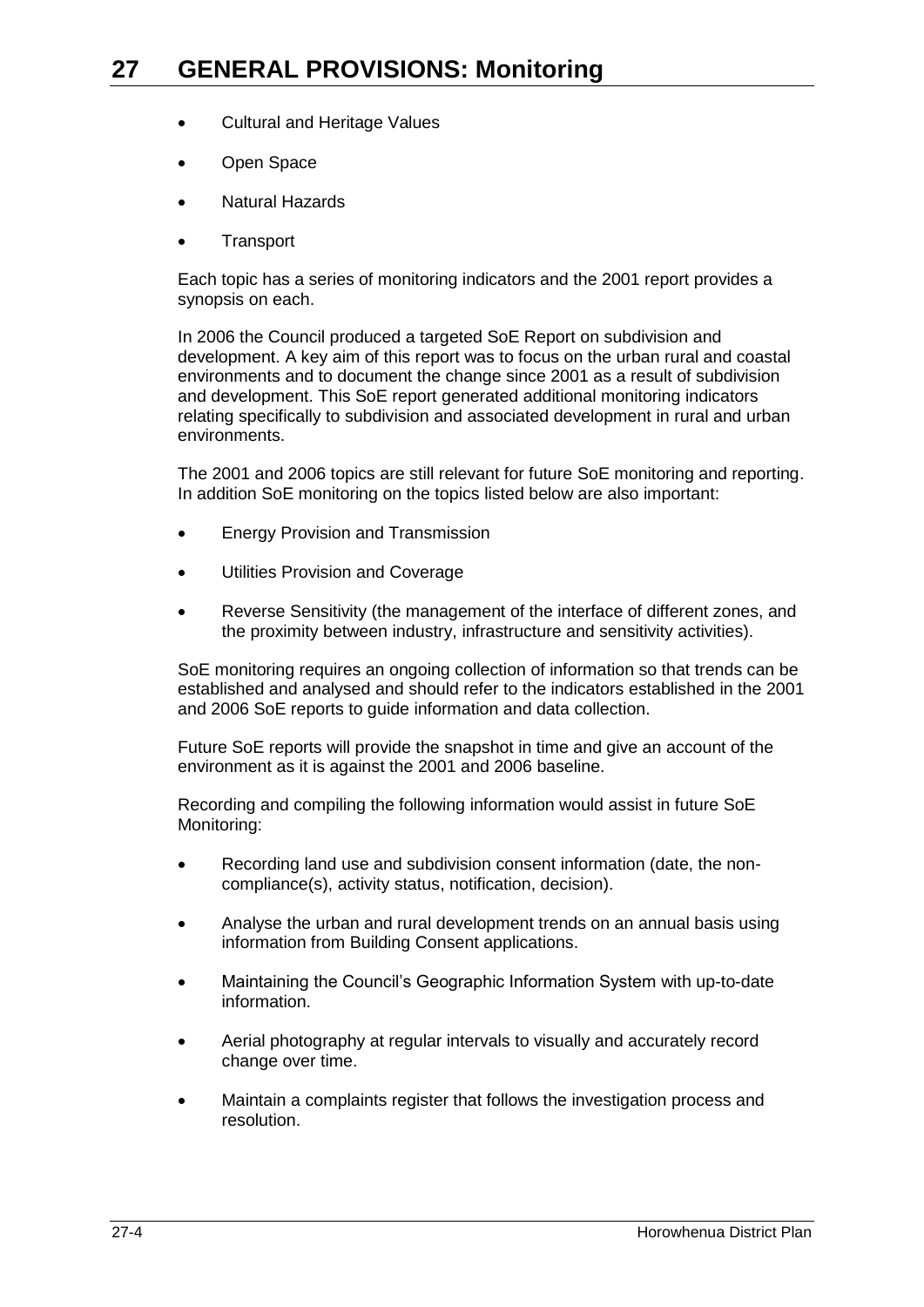### **27.2.4 Legislation and Policy Monitoring**

As part of monitoring the efficiency and effectiveness of the District Plan there is a continual need to keep abreast of legislative changes to the RMA, national policy statements and environmental standards, to monitor proposed changes to the regional policy statements or plans, as well as proposed changes to district plans that may have cross boundary implications. The Council has an obligation to give effect to any operative National Policy Statements and Regional Policy Statements.

Legislation and Policy Monitoring could involve:

- The analysis of notified Regional and District Plans, and proposed changes to Regional Policy statements and Regional and District Plans.
- The analysis of proposed National Policy Statements and National Environmental Standards.
- The preparation and lodgement of submissions in response to draft or proposed national, regional or district policy/plan documents, sent out for public consultation pursuant to Schedule 1 of the RMA. This process will enable Council to monitor and keep abreast of potential changes in the RMA policy framework and respond to new or changing resource management issues that affect the District.
- The review of applicable new land use planning methods and emerging case law relevant to the District context.
- Liaison with other district councils to learn from their experience where applicable for the Horowhenua context.

#### **27.2.5 Emerging Issues Monitoring**

The District Plan is a 'living' document and must reflect current and emerging resource management issues so land use planning can be effective. The District Plan reflects the significant resource management issues of the Horowhenua District and an understanding of land use trends and the external influences (environmental, economic, social and technological) are necessary. The timeframe for collating information and trends is likely to differ

Emerging Issue Monitoring could involve:

- Meeting with rural and urban industry representatives and infrastructure providers on an annual basis to discuss issues and trends;
- The analysis of national and regional state of the environment reporting.
- Collating and reviewing submissions on the Council's Long Term Plan and Annual Plan processes which relate to resource management issues.
- Use statistics and trends from census data to provide an overall understanding of the population.
- Monitoring changes and improvements in the technology and practices used by different activities.